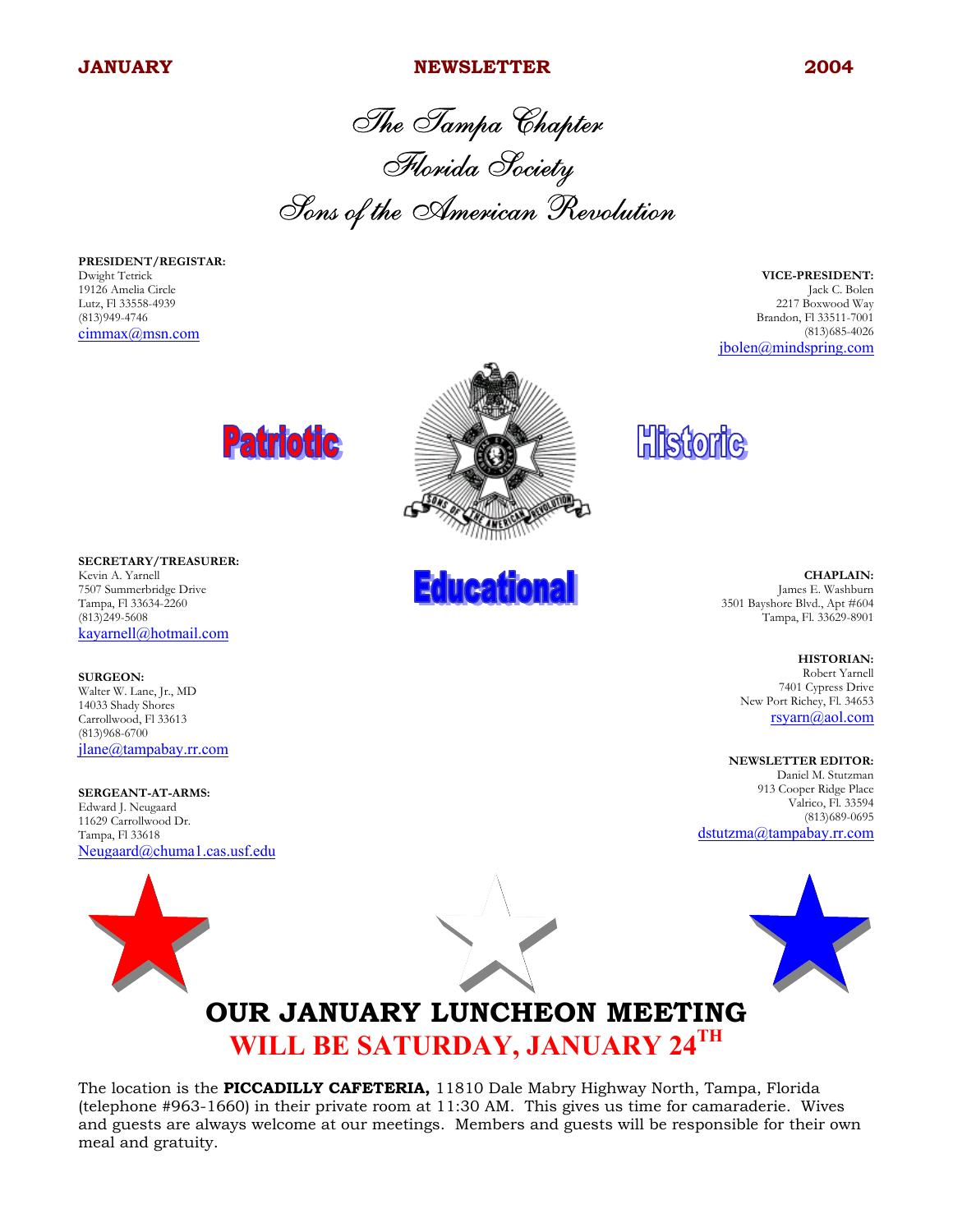### **JANUARY PROGRAM**

Larry Bradley of the FLSSAR will install the Tampa Chapter officers and give an update on the State Society.

### **Minutes of the December 19, 2003 meeting of the Tampa Chapter SAR**

Minutes of the December 20, 2003 meeting of the Tampa Chapter SAR

President Tetrick called the meeting to order at 12:15. Chaplain Washburn offered the invocation. The Rod Stebbins led the pledge to the flag and the President led the pledge to the SAR. The CAR pledge was offered by their members.

Members present: Dwight Tetrick, Luther Lloyd, Rodney Stebbins, Marty Miller, Ed Neugaard, Jim Washburn, and Kevin Yarnell.

Welcome guests: Janett Tetrick, Jeanne Lloyd, Billie Washburn, Chuck Grant and John Skillman (potential members), three CAR members Valerie Bagenski, Jennifer Bagenski, Barry Marler, and two of their advisors Pam Poagenski and Mimi Leroy-Marler.

The SAR membership approved the minutes of the November meeting as published in the newsletter.

The secretary reported that the annual report currently had 18 members and would be submitted late next week. Ten currently have not paid their dues. It is hoped that some of these may submit their dues in the next few weeks. Two have resigned.

The treasurer reported a balance of \$2,969.60.

Rod Stebbins reported on his work in compiling an ancestry database. As an example of the benefits of this work he was able to take information provided by Jim Washburn concerning his ancestors and link it with data already collected. The merger in this case succeeded in linking Compatriot Washburn with a Mayflower descendant. Money raised from this effort is being donated via the Tampa Chapter to the Fort Brook Chapter of the CAR.

An extensive, impromptu question and answer question followed this.

The president reported on the status of various people in the process of applying for membership. He also showed a mockup of the plague to be used for our Liberty Tree. The sight has still not been selected.

There being no other business the meeting recessed for lunch.

President Tetrick introduced Valerie Bagenski the President of the Fort Brook's Chapter of the CAR. Valerie gave a brief outline of their activities planned for the coming year. It was an extensive list. She also offered an "American History Fact". This is a practice at their regular meetings. Valerie shared with us some details about the first president of the US under the articles of confederation.

Next Barry Marlar spoke about the state CAR yearly project. They are hoping to raise money to buy car child seats for needy children by selling pins. Valerie presented Dwight with one of the pins.

Chuck Grant won the 50/50 drawing. The chapter treasury was enriched by \$12.00.

President Tetrick led the recessional and gave the benediction. The meeting adjourned at 2:01 pm.

Respectfully submitted,

Kevin Yarnell Chapter Secretary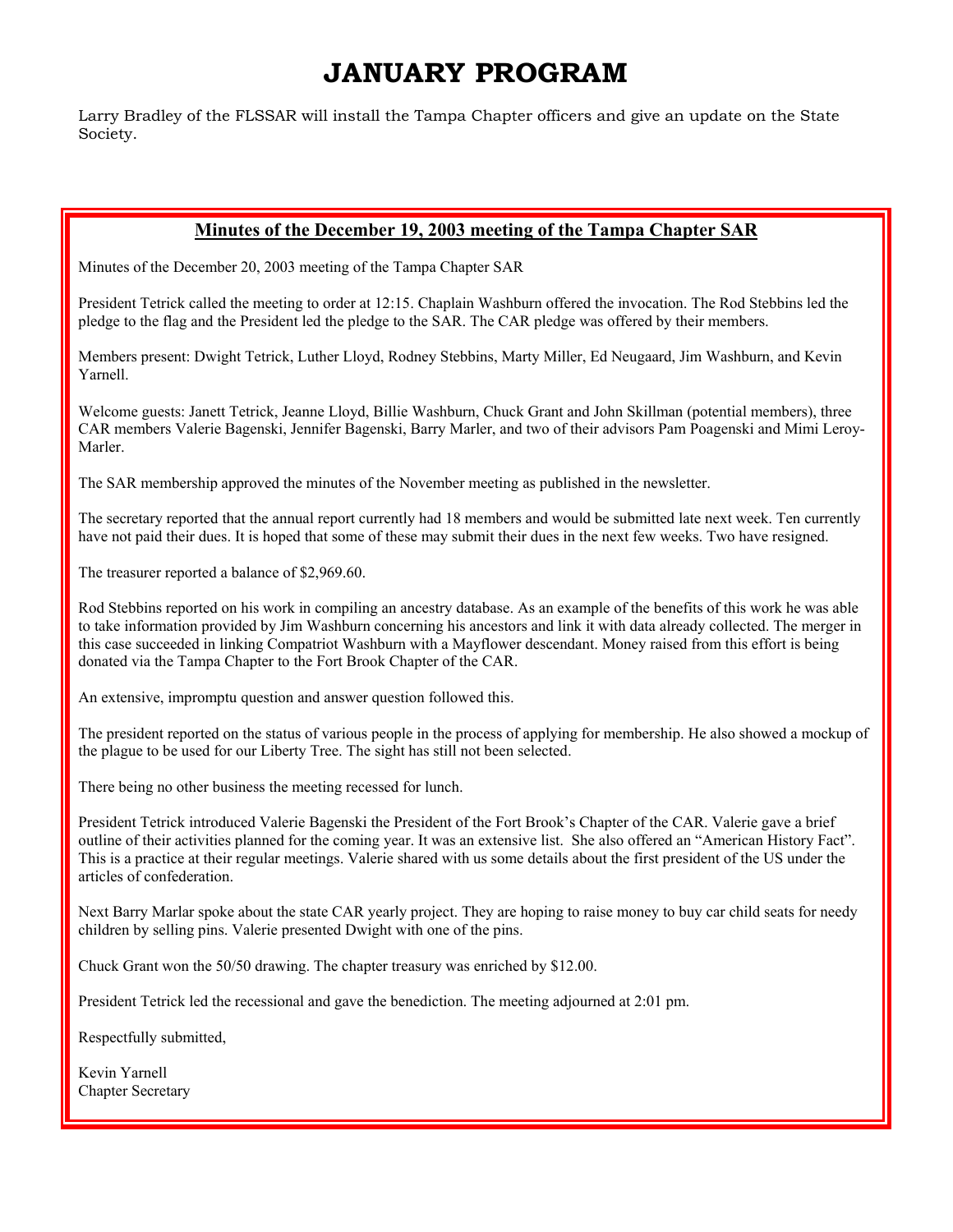## **JANUARY IN THE REVOLUTION**

**January 3, 1777** George Washington defeats the British at the Battle of Princeton.

**January 7, 1778** Treaty of Amity and Commerce with France.

**January 3,1781** Pennsylvania troops setup camp near Princeton, New Jersey and chose representatives to negotiate with Congress. The complaint was they had not been paid in months and did not want to endure another winter with little or no supplies. When some units refused to join in, the mutineers fired cannon over their heads as a warning. When news of this uprising reached British General Clinton, he sent two agents to persuade the Pennsylvania Line to join the British. The Line, however, remained loyal to the cause and took the British agents into custody. Congress appeased the troops, the mutiny ended, and the British agents were hung as spies.

**January 17, 1781** General Daniel Morgan defeats the British under Banastre "Bloody Ban" Tarleton at Cowpens. Tarleton was probably the most hated British officer in the South. He received his name from his hard riding and "Tarleton's quarter", which meant no quarter and no mercy. Two years prior to Cowpens, Tarleton attacked the Third Virginia Regiment at Waxhaws, South Carolina. With his own loses of only 5 killed and 14 wounded, his troops killed 113 and wounded 150 Patriots. A Virginia Captain, John Stokes, received 23 wounds. These included the cutting off of his right hand and the left forefinger and receiving 4 bayonet thrusts into his body. The man lived, became a federal judge, and settled in North Carolina. Stokes County is named for him.

**January 5, 1782** British withdraw from North Carolina.

**January 20, 1783** England signs a preliminary peace treaty with France and Spain.

# **JANUARY IN RECENT WARS**

- January 3, 1951 Seoul-Inchon Area Evacuated
- **January 31, 1968** Tet Offensive Begins Vietnam
- **January 17,1991** Operation Desert Storm Begins
- January 27, 1973 Signing of Vietnam Peace Accord
- **January 28, 1973** Cease-Fire in Vietnam Begins